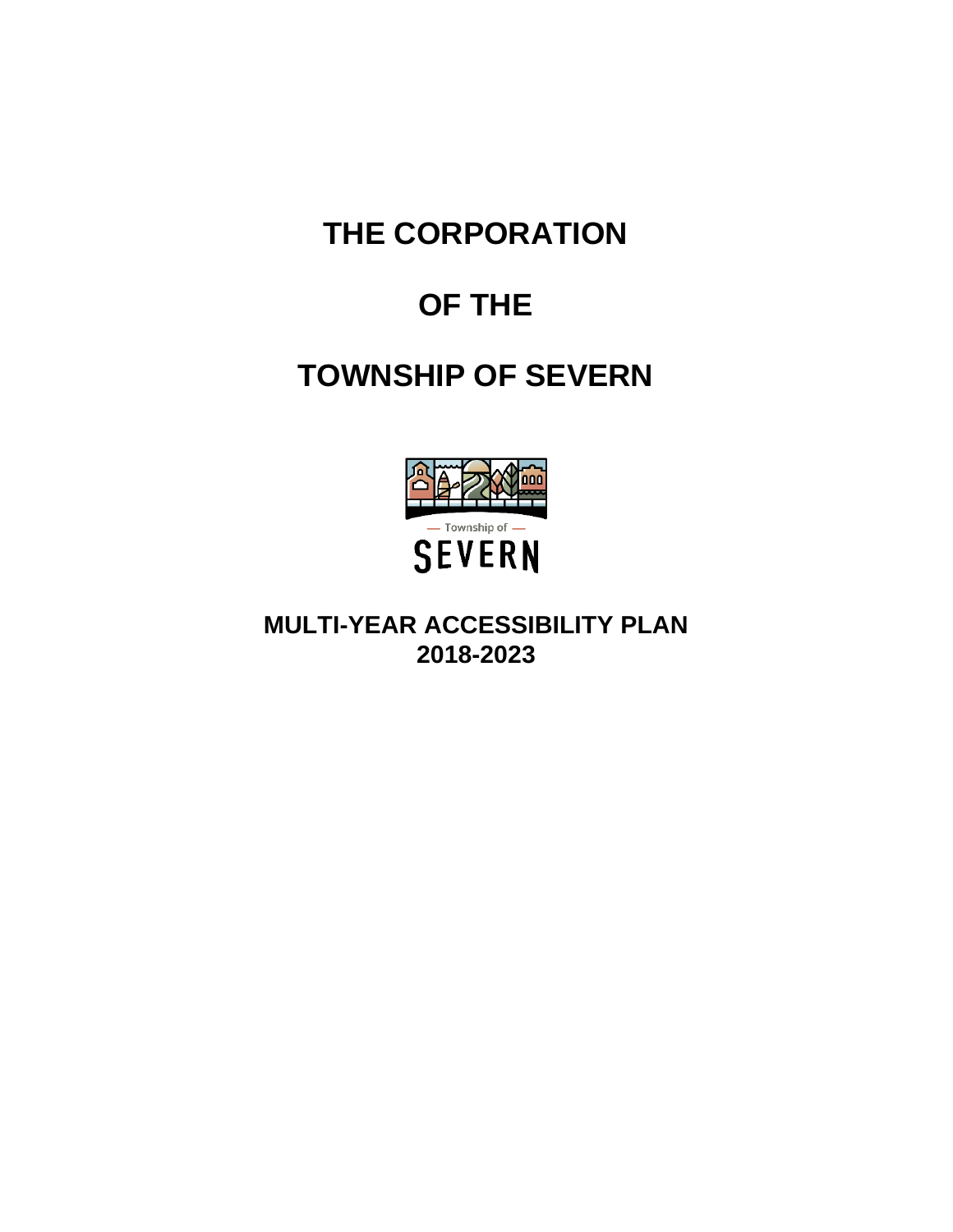## **Table of Contents**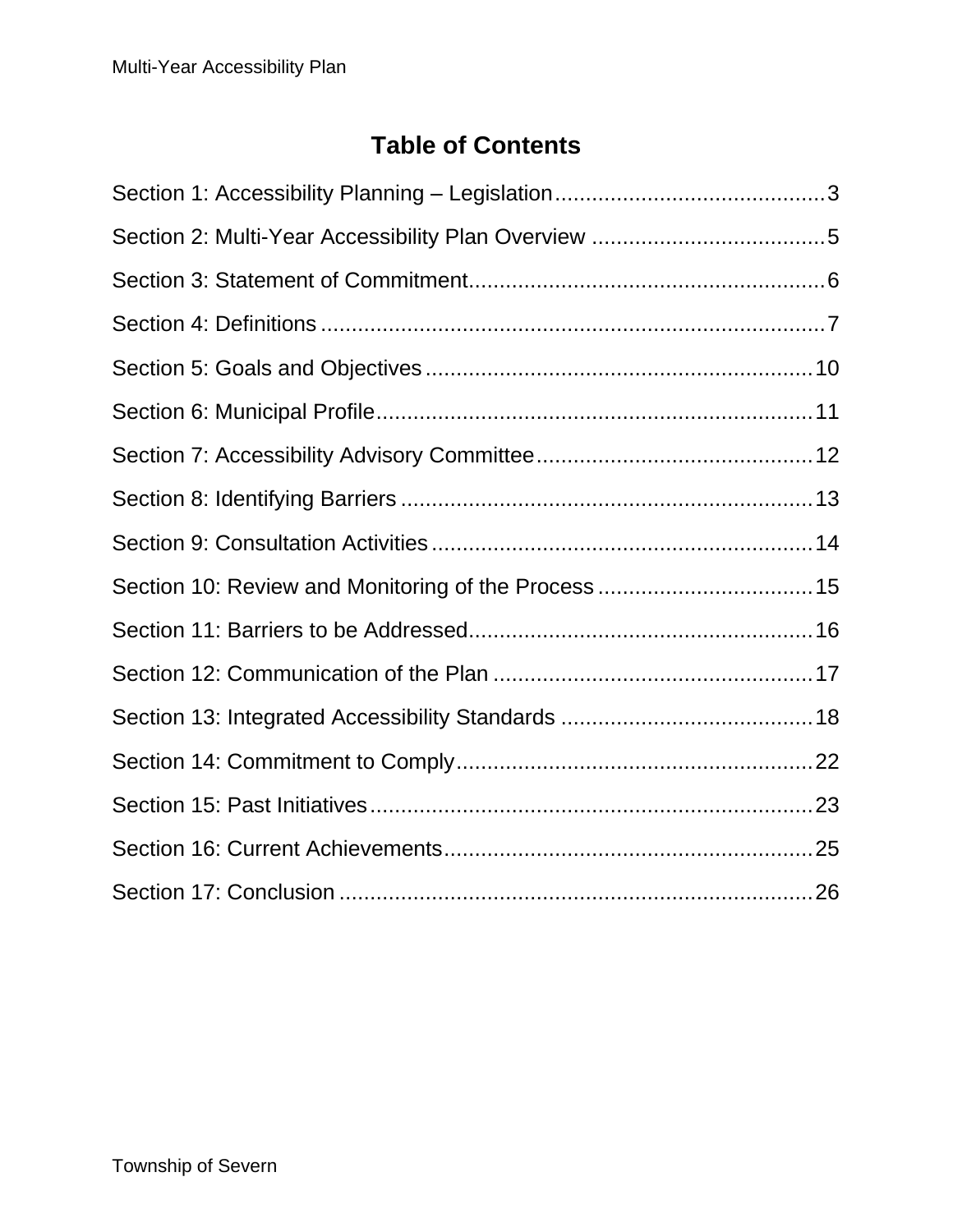#### <span id="page-2-0"></span>**Section 1: Accessibility Planning – Legislation**

The Government of Ontario introduced the *Ontarians with DisabilitiesAct, 2011 (ODA)* with the purpose of improving access and opportunities to people with disabilities. The primary focus of this legislation was to identify, remove and prevent barriers so that peoplewith disabilities can engage in full participation. Annual accessibility plans became a requirement under this legislation in order to ensure that policies, programs and services are reviewed to remove barriers and prevent new barriers from being created. Additionally, the ODA mandated that municipalities with a population over 10,000 must implement Accessibility Advisory Committees with more than half of the committee membership having a disability.

The ODA legislation has been helpful with the identification and removal of barriers throughout the province. However, the government recognized that Ontario was still not fully accessible. As a result, the *Accessibility for Ontarians with Disabilities Act, 2011* (AODA) was passed into law to ensure a barrier free Ontario by 2025.Eventually the ODA legislation will be repealed and the AODA legislation will stand, however the planning requirements are still in effect until it is officially repealed. The Township of Severn is moving forward with the implementation of both pieces of legislation in order for our ratepayers to have equal access and full participation.

The Customer Service Standard – Regulation 429/07 has been passed and the Township of Severn has complied with the mandateof the regulation.

In June of 2011, the Ontario Government passed Regulation 191/11– The Integrated Accessibility Standard. This regulation sets out avariety of general obligations relating to employment, communications and transportation.

The regulation sets out the requirements for each of the three standards as well as general requirements with respect to developingaccessibility policies and plans, training employees and volunteers; and considering accessibility when purchasing goods or services.

These requirements will be phase in over the next few years.

The Township of Severn is proud that it has complied with the requirements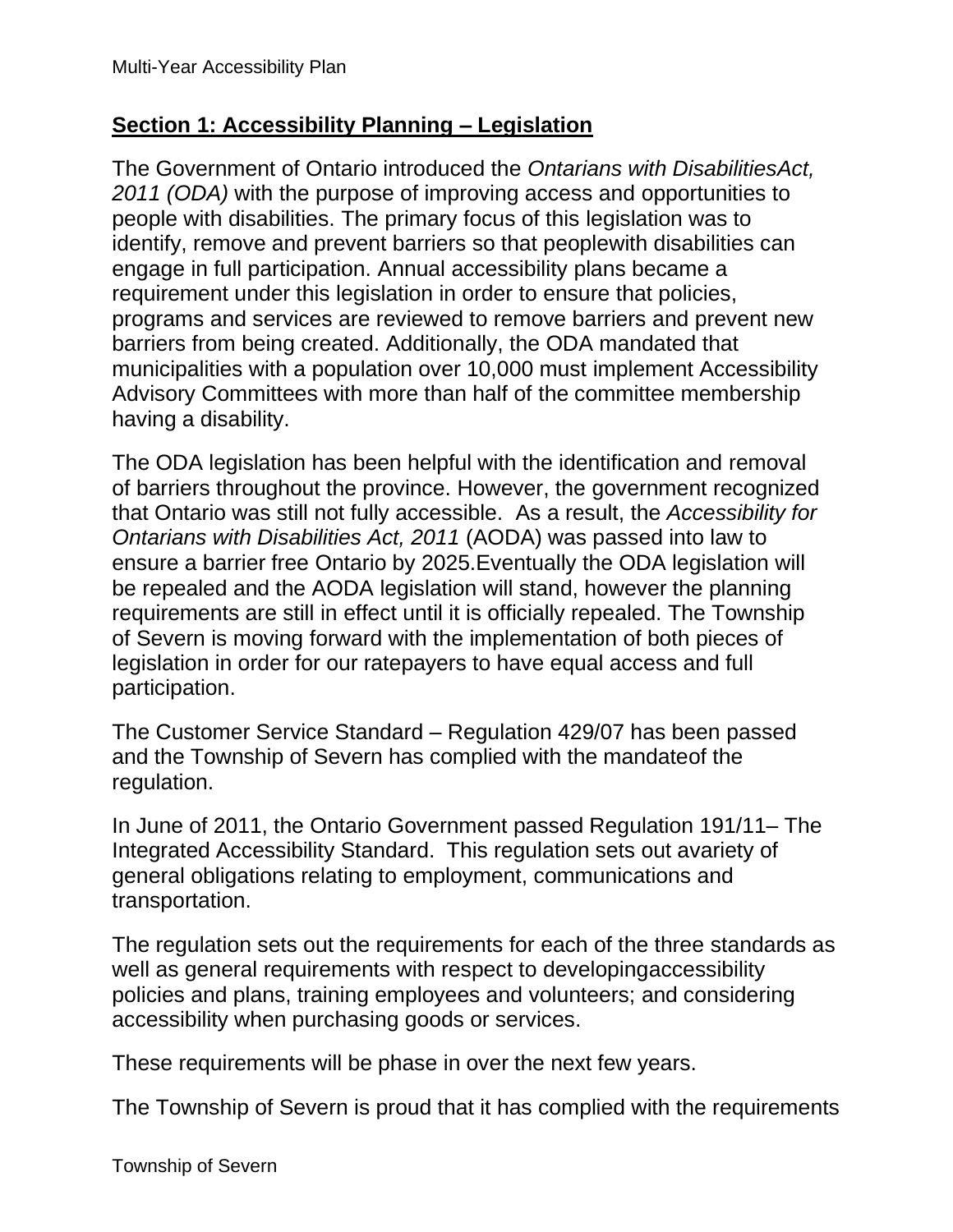of the Customer Service Standard and that Council adopted the Customer Service Policy for the Township of Severn. Through the implementation of this new standard, not online in the Township of Severn, but throughout Ontario, accessibility will simply become part of the everyday service delivery.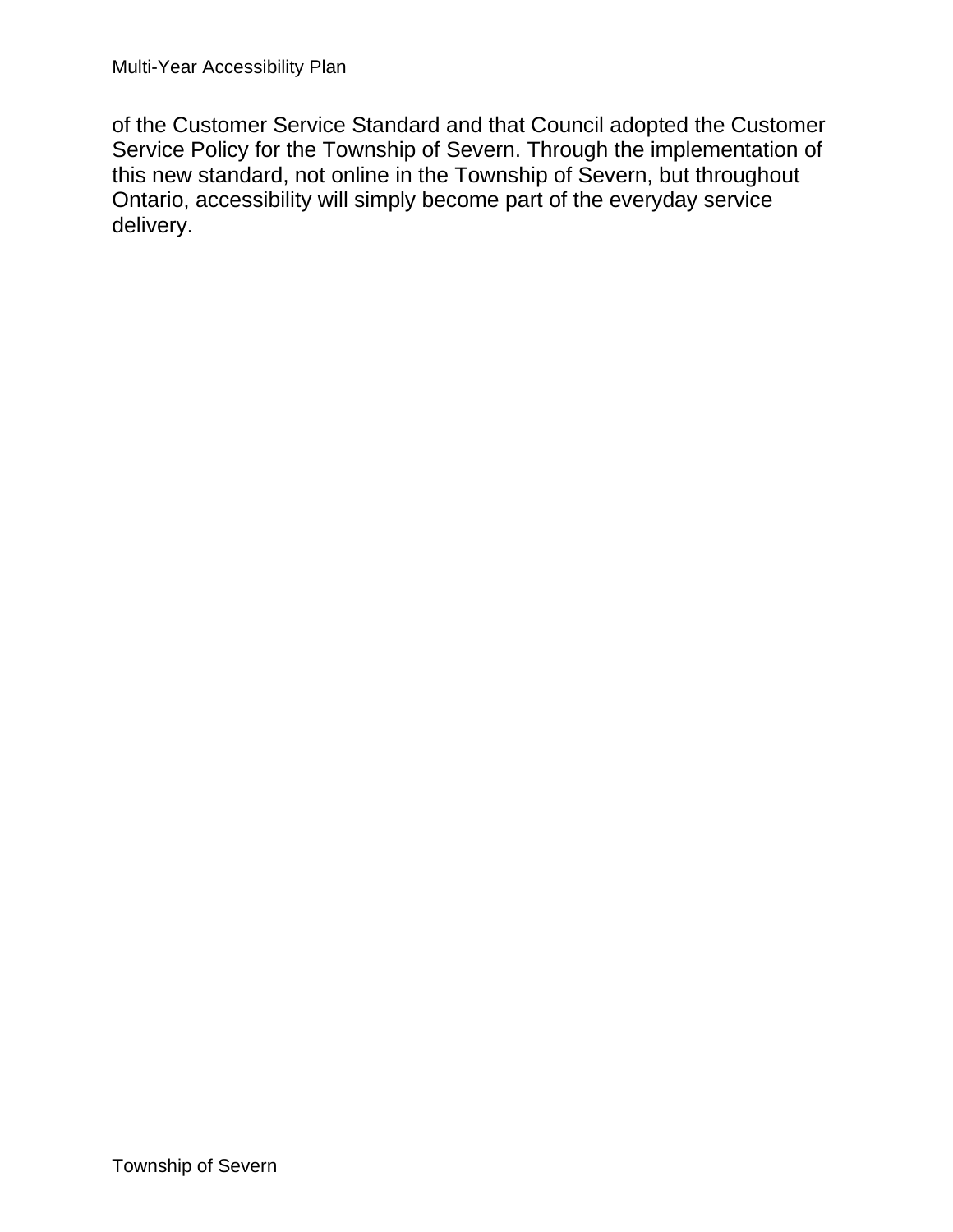#### <span id="page-4-0"></span>**Section 2: Multi-Year Accessibility Plan Overview**

The process of accessibility planning is one that is never complete. Staff, Council and the Accessibility Advisory Committee is involved in discussions regarding accessibility year-round. The Township of Severn Multi-Year Accessibility Plan provides the opportunity to demonstrate our current achievements and establish an implementation framework and future priority initiatives.

Objectives identified within the plan are both long and short term; many are ongoing actions or could require implementation over several years. The current focus of the Accessibility Plan is dedicated to implementing the requirements of the Integrated Accessibility Standards, Ontario Regulation 191/11.

Like other municipalities in Ontario, an Accessibility Plan is prepared to address any issues and barriers preventing persons with disabilities from participating fully in the life of the community.

Ultimately, the Accessibility Plan is intended to identify, remove, and prevent all barriers that may impede residents and visitors from accessing and using municipal services within the responsibility of the Township of Severn. Accessibility planning will no longer be an after thought but instead will become ingrained in the normal operating policies and procedures.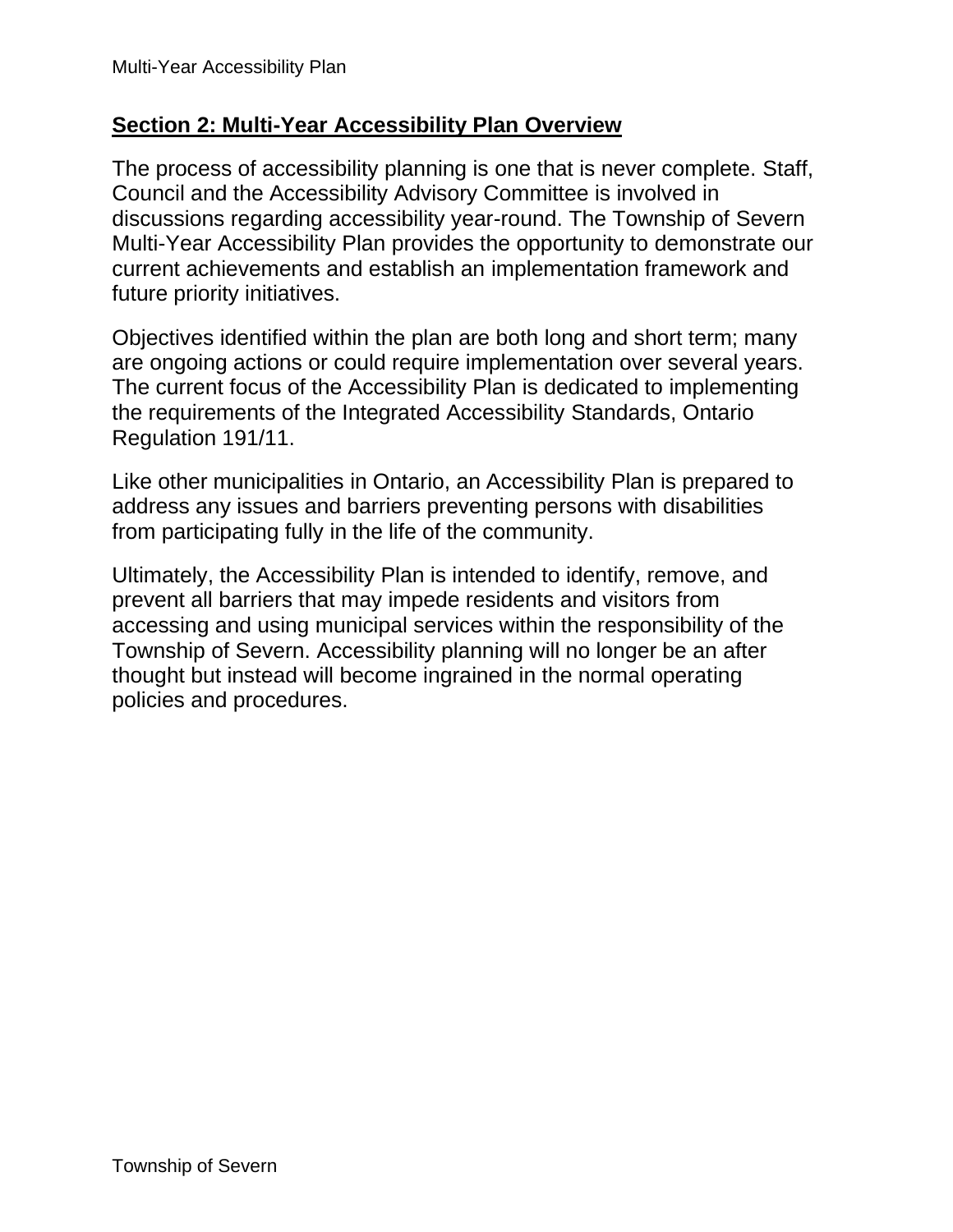#### <span id="page-5-0"></span>**Section 3: Statement of Commitment**

The Township of Severn is committed to treating all people in a waythat allows them to maintain their dignity and independence. We believe in integration and equal opportunity. We are committed to meeting the needs of people with disabilities in a timely manner andwill do so by preventing and removing barriers to accessibility and meeting accessibility requirements under the Accessibility for Ontarians with Disability Act.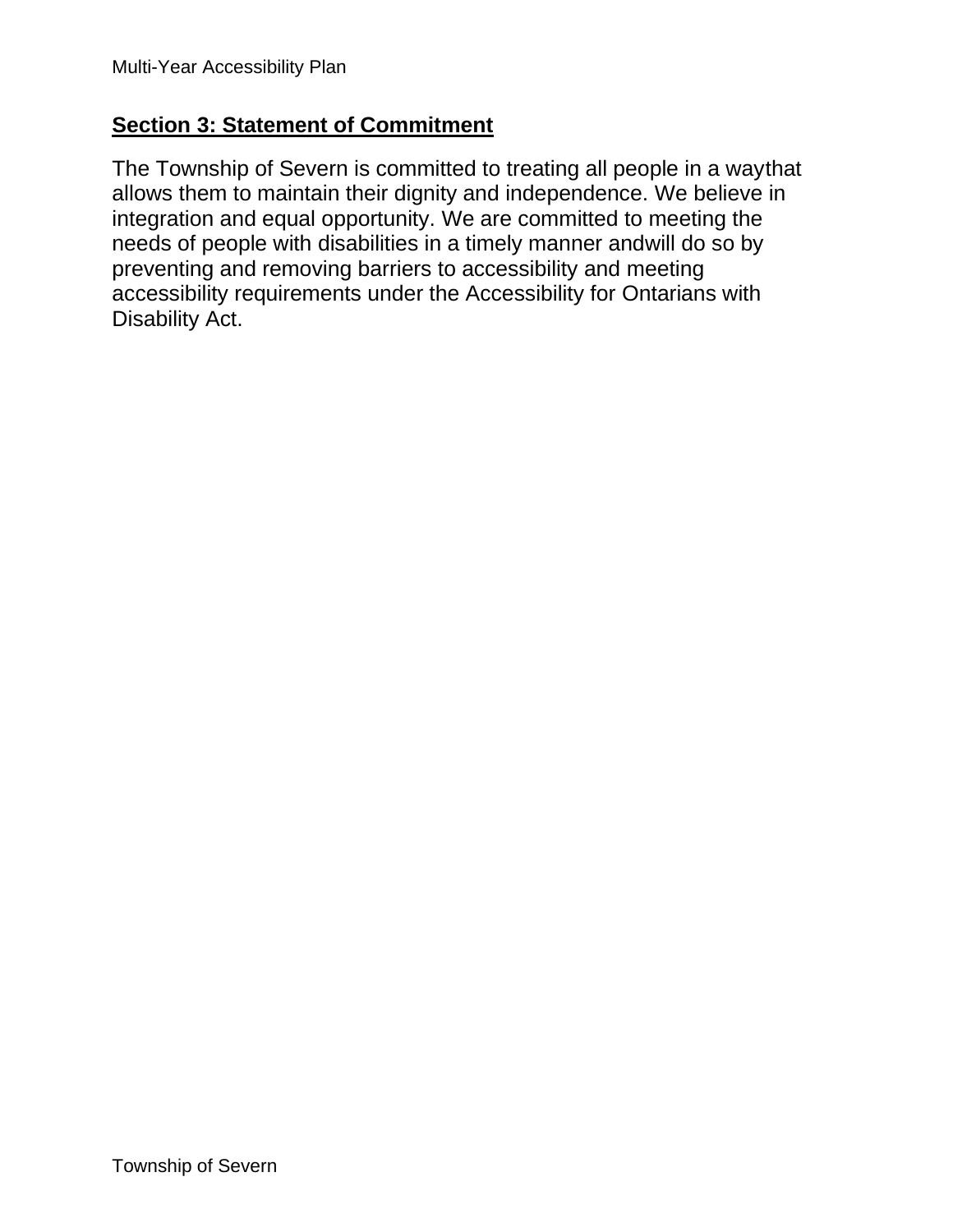#### <span id="page-6-0"></span>**Section 4: Definitions**

**ACCESSIBILITY STANDARD** shall name or describe the persons or organizations to which it applies and may apply only to a person or organization that:

- a) Provides goods, services or facilities to the public;
- b) Employs persons in Ontario;
- c) Offers accommodation to the public;
- d) Owns or occupies a building, structure or premises that is open to the public; or
- e) Is engaged in a prescribed business, activity or undertaking or meets such other requirements as may be prescribed.

An Accessibility Standard shall set out measures, policies, practicesor other requirements for the identification and removal of barriers with respect to goods, services, facilities, accommodation, employment, buildings, structures, premises or such other things asmay be prescribed.

**BARRIER,** is anything that prevents a person with a disability fromfully participating in all aspects of society because of his or her disability, including a physical barrier, an architectural barrier, information or communications barrier, an attitudinal barrier, a technological barrier, a policy or a practice.

Some barriers include:

- Physical barriers, for example a step at the entrance to a building;
- Architectural barriers, for example no elevators in a building with more than one floor;
- Information or communications barriers, for example a publication that is not available in large print;
- Attitudinal barriers, for example assuming persons with a disability cannot perform a certain task when in fact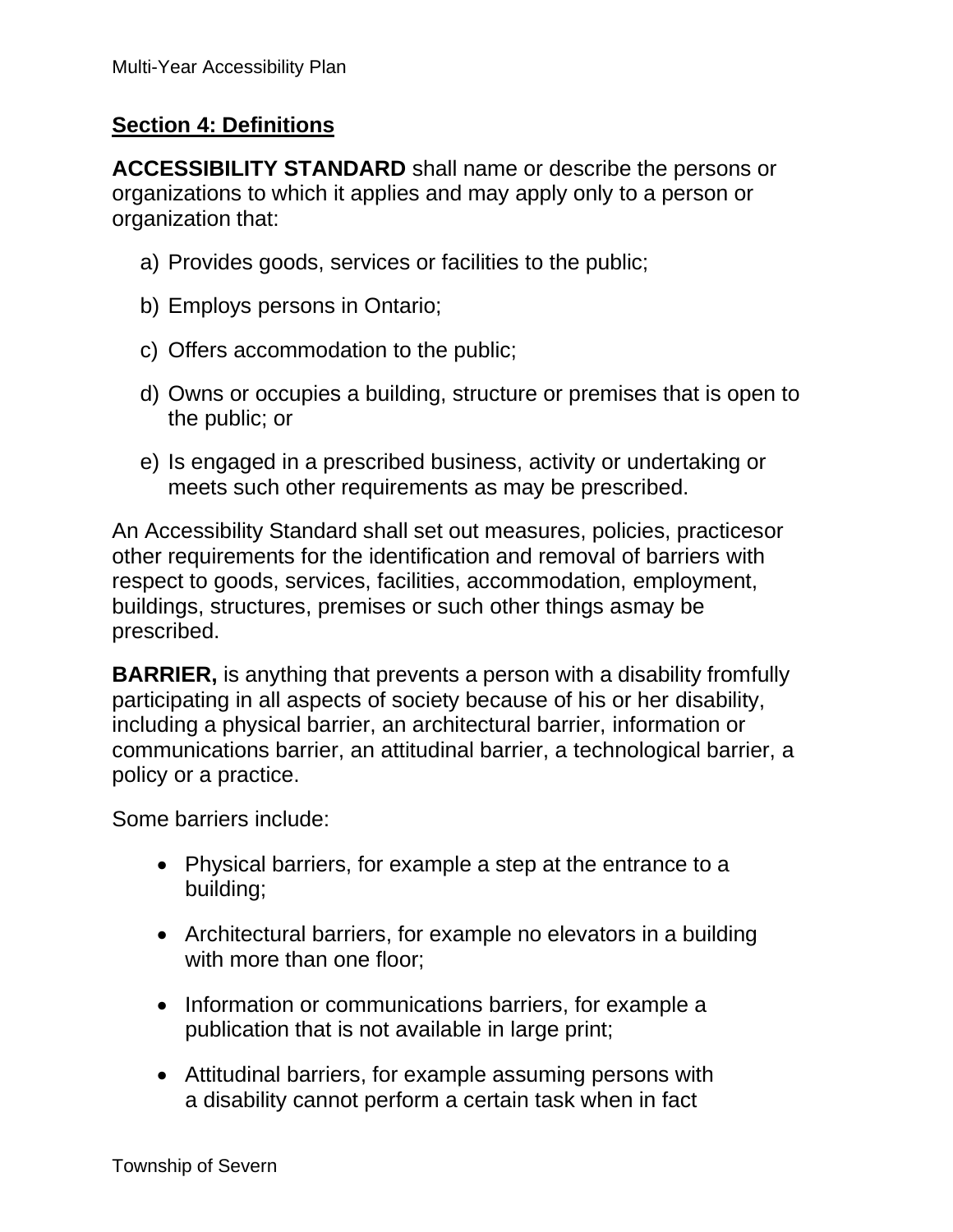they can;

- Technological barriers, for example a traffic light that changes too quickly before a person with a disability has time to get through the intersection;
- Barrier created by polices or practices, for example not offering different ways to complete a test as part of job hiring.

**DISABILITY**, is any degree of physical disability, infirmity, malformation or disfigurement that is caused by bodily injury, birth defect or illness and, without limiting the generality of the foregoing, includes:

- diabetes mellitus,
- epilepsy,
- a brain injury,
- any degree of paralysis,
- amputation,
- lack of physical co-ordination,
- blindness or visual impediment,
- deafness or hearing impediment,
- muteness or speech impediment,
- physical reliance on a guide dog or other animal or on a wheelchair or other remedial appliance or device,
- condition of mental impairment or a developmental disability,
- a learning disability, or a dysfunction in one or more of the processes involved in understanding or using symbols or spoken language,
- a mental disorder
- an injury or disability for which benefits were claimed or received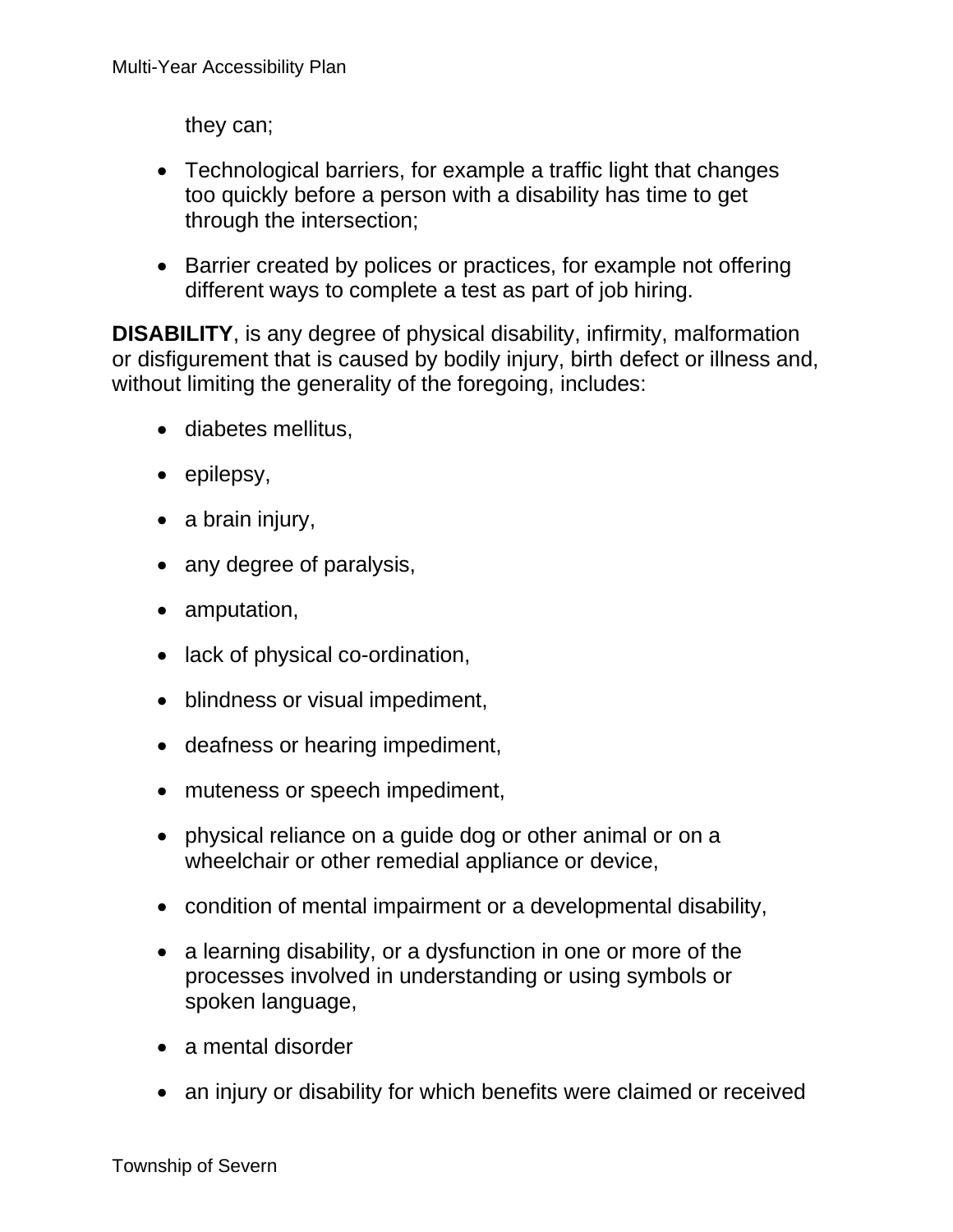under the insurance plan established under the Workplace Safety and Insurance Act, 1997

**ORGANIZATION**, shall mean any organization in the public or private sectors and includes:

- a) A Ministry of the Government of Ontario, and any board commission, authority or other agency of the Government of Ontario;
- b) Any agency, board, commission, authority, corporation or other entity established under the Act;
- c) A municipality, an association, a partnership and a trade union; or
- d) Any other prescribed type of entity under the Accessibility for Ontarians with Disabilities Act.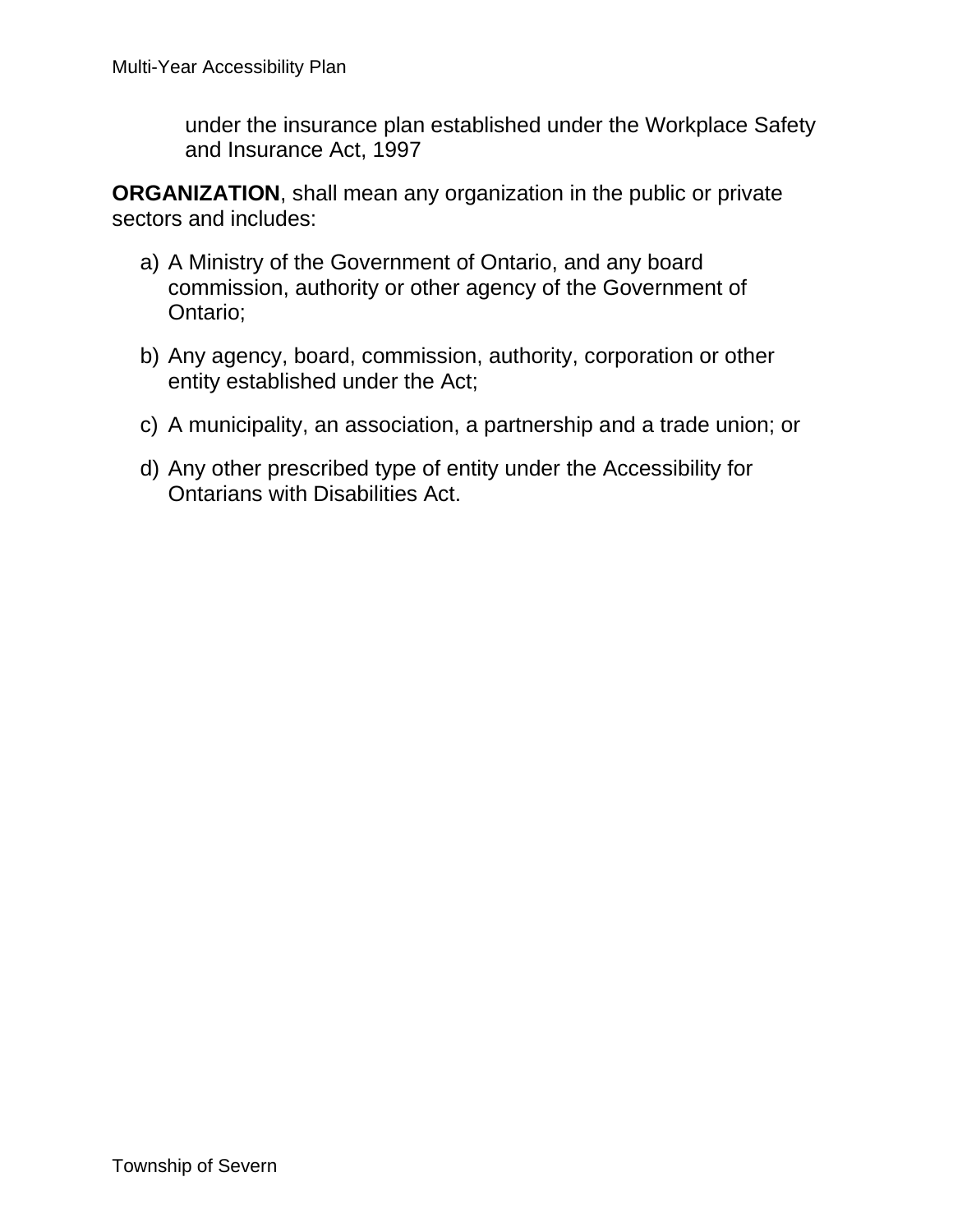#### <span id="page-9-0"></span>**Section 5: Goals and Objectives**

The accessibility plan will describe measures that the Township of Severn has taken in the past, and the measures that the Townshipwill take in the future to identify, remove and prevent barriers to people with disabilities who utilize the facilities and services of the municipality, including staff.

The objectives for the provision of services to persons with disabilities are designed to provide accountability and measurability.

- 1. Identify, remove and prevent barriers to people with disabilities.
- 2. Review earlier efforts to remove and prevent barriers to people with disabilities.
- 3. Review the facilities, programs, policies and practices of the Township, and identify barriers to people with disabilities in the coming year.
- 4. Describe the measures the Municipality together with the Accessibility Committee, will take in the coming year to identify, remove and prevent barriers to people with disabilities, by establishing short-term and long-term goals and review our existing practices.
- 5. Make the public more knowledgeable of our needs and the needs of those with disabilities.
- 6. Describe how the Township will make this accessibility plan available to the public.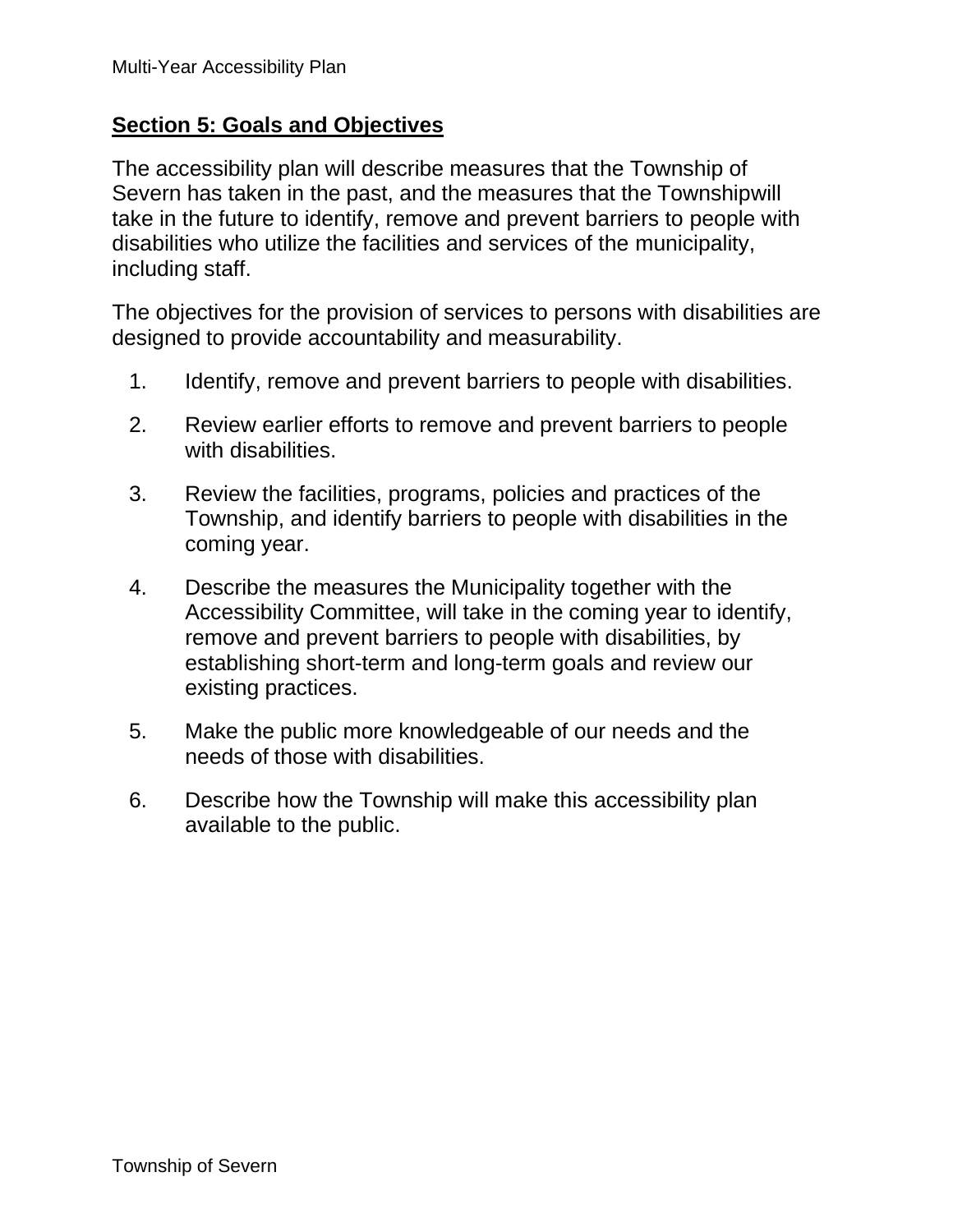#### <span id="page-10-0"></span>**Section 6: Municipal Profile**

The Township of Severn was incorporated on January 1, 1994 encompassing the former Township of Matchedash, Township of Orillia, Village of Coldwater, and portions of the Townships of Tay and Medonte.

Severn Township is situated adjacent to the City of Orillia and Lake Couchiching to the east, the Severn River to the north, Georgian Bayto the south, and Highway 400 to the west, this recreational setting allows for numerous year-round activities. Severn Township is dedicated to fostering a high-quality rural lifestyle through our commitment to enhancing public safety, preserving the natural environment and seeking opportunities for economic prosperity.

The Township's population is approximately 12,000 people, with a large number of our residents being seasonal. There are four public schools located in the Township which house children from grades Kindergarten to grade eight. The Township has three community halls – Lake St. George Community Centre and Washago CommunityCentre, which are leased and operated by private groups. The Coldwater and District Community Centre houses a community hall and arena and are operated by the Municipality. Other township facilities include four fire stations, administration centre, and two public works yards, and the Coldwater Memorial Public Library.

Council is dedicated to fostering a lifestyle and quality of services to all members of the community with disabilities. Also, Council commits itself to the continual improvement of access to all municipality owned facilities, premises, and services for all those disabilities.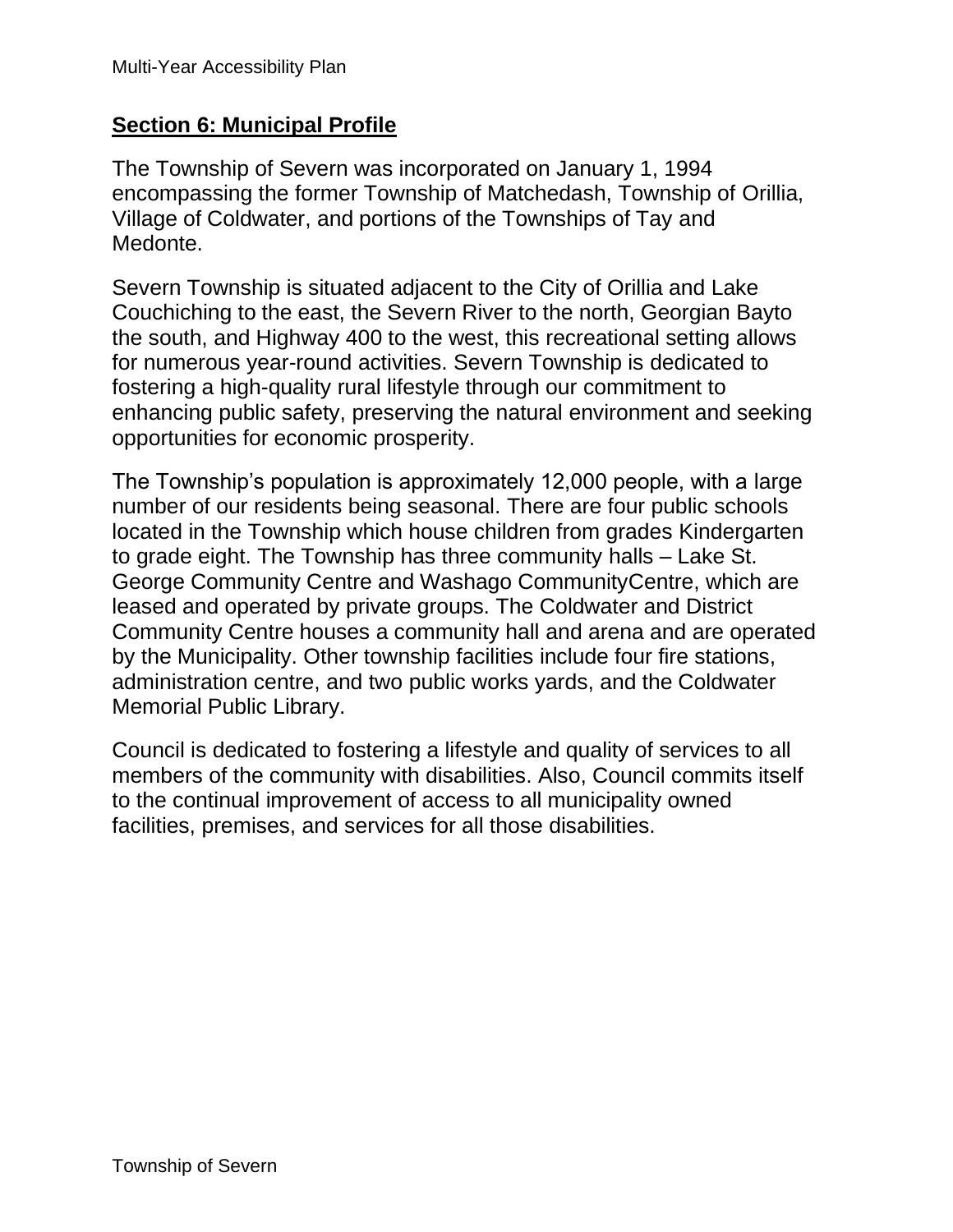#### <span id="page-11-0"></span>**Section 7: Accessibility Advisory Committee**

Improving accessibility is a shared responsibility. The Accessibilityfor Ontarians with Disabilities Act, 2005 requires that the provincialand municipal governments and key broader public sector organizations review their policies, programs and services throughthe development of annual Municipal Accessibility Plans.

The Accessibility Committee was established by By-law. The Committee meets on an bi-annual basis, or at the call of the Chair.

The Committee is dedicated to conduct research on barriers to persons with disabilities for access to facilities, policies, practices, by-laws, and services offered by the Township of Severn. The Committee will promote public awareness and sensitivity to accessibility issues, to identify and document relevant accessibility issues and concerns with respect to all municipal run facilities. The state of the state of the state of the state of the state of the state of the state of the state of the state of the state of the state of the state of the state of the state of the state of t

Committee will provide advice to Council each year regarding the preparation, implementation, effectiveness and requirements of the Municipal Accessibility Plan and Accessibility Standards.

The Accessibility Committee Secretary for the Municipal Accessibility Committee can be reached at the Township of Severn Administration Office, 705-325-2315.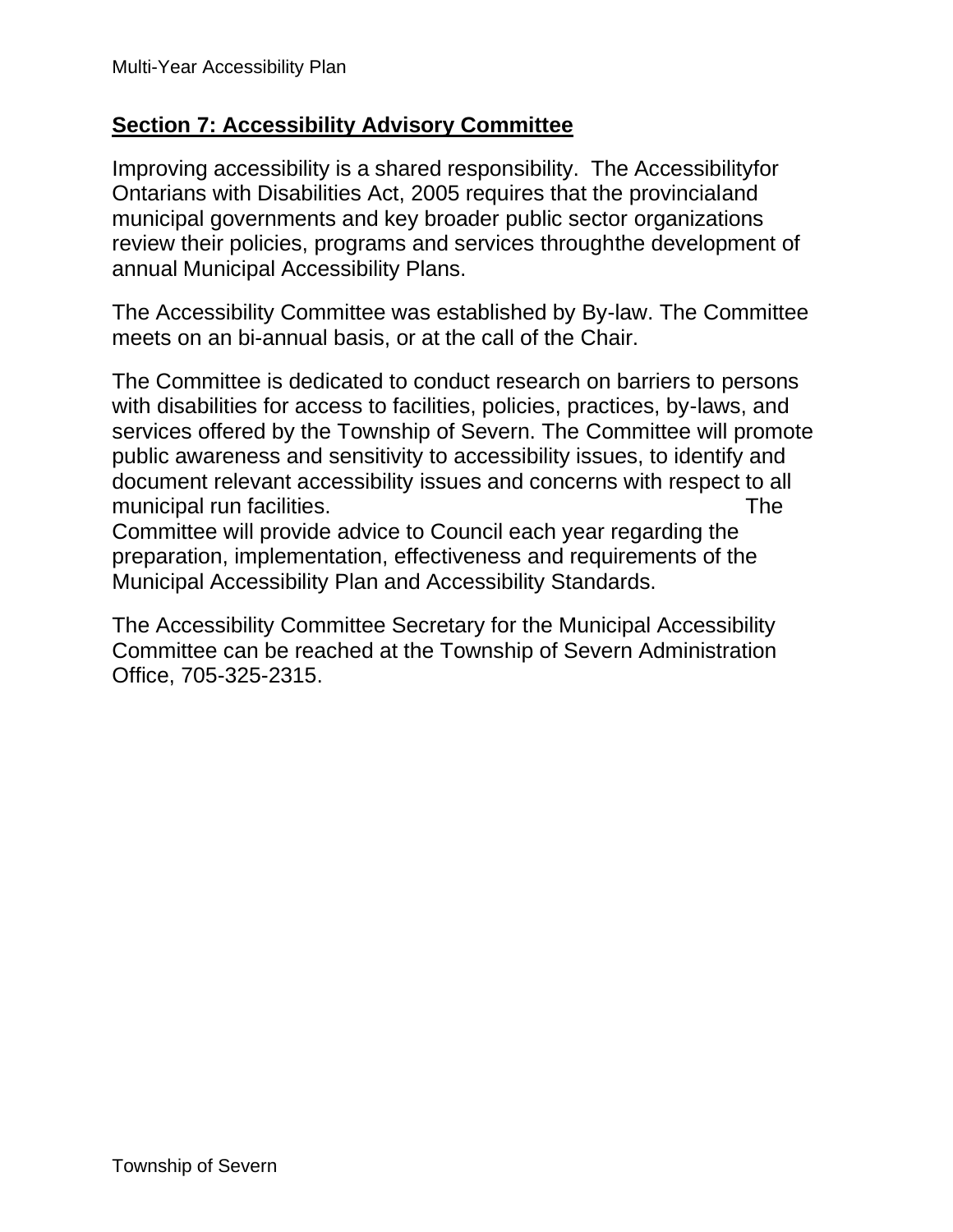#### <span id="page-12-0"></span>**Section 8: Identifying Barriers**

Over the past years the Accessibility Advisory Committee, together with staff have conducted audits by visiting municipal facilities to identify barriers. These audits provided recommendations, cost estimates and phasing for enhanced accessibility to municipal facilities. For the purposes of the Accessibility Plan, the following methodology was used:

| <b>Barrier Type</b>    | <b>Example</b>                                                                                                                    |
|------------------------|-----------------------------------------------------------------------------------------------------------------------------------|
| Architectural          | A hallway or door that is too<br>harrow for a wheelchair or<br>scooter.                                                           |
| Attitudinal            | A receptionist who ignores a<br>customer in a wheelchair.                                                                         |
| Communicational        | A website that is not accessible to<br>people who are bling. A person<br>who talks loudly when addressinga<br>person who is deaf. |
| Physical               | A doorknob that cannot be<br>operated by a person with limited<br>upper body mobility and strength.                               |
| <b>Policy/Practice</b> | A practice of announcing<br>important messages over an<br>intercom that people with hearing<br>impairments cannot hear clearly.   |
| Technological          | A paper tray on a laser printer<br>that requires two strong hands to<br>open.                                                     |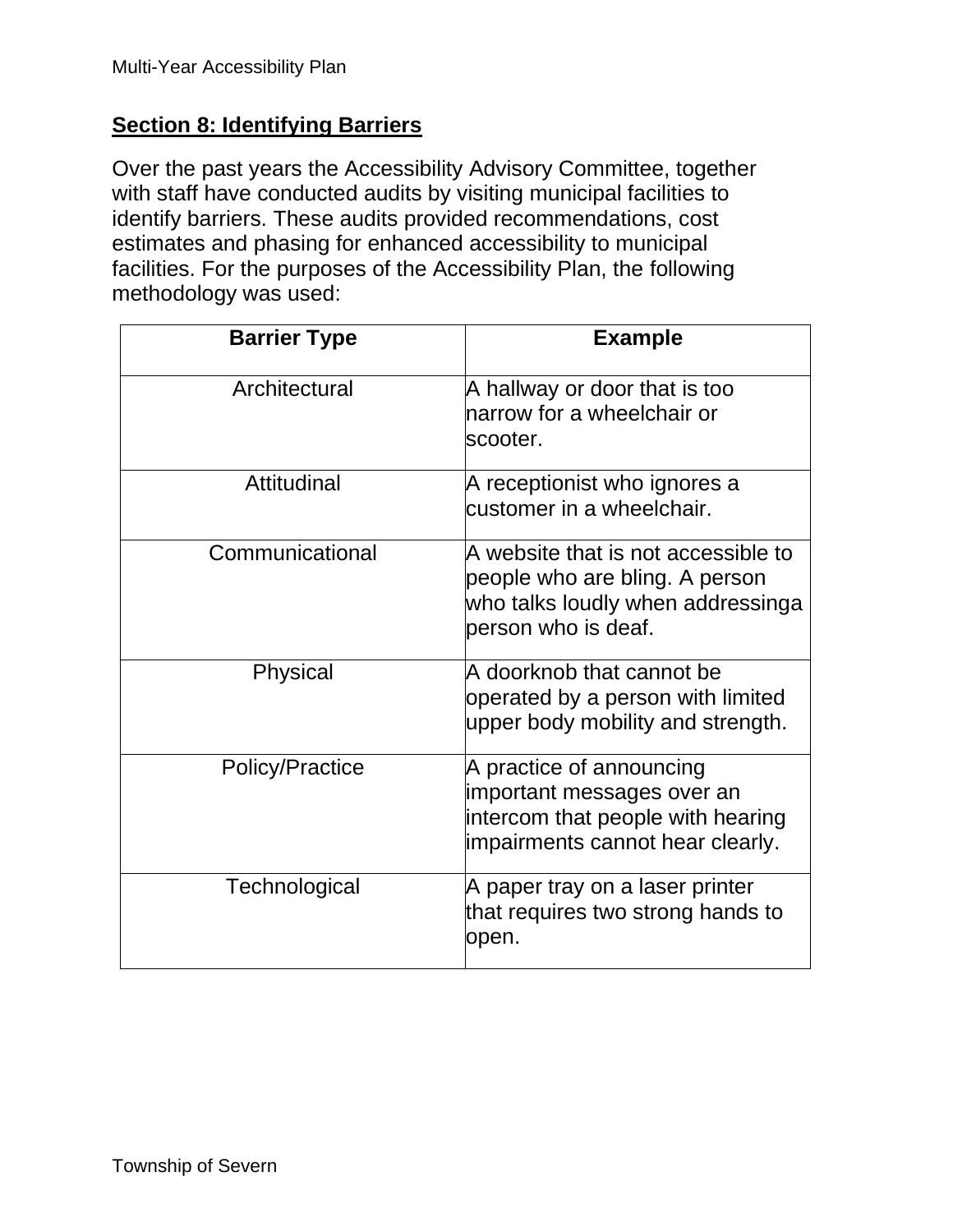#### <span id="page-13-0"></span>**Section 9: Consultation Activities**

Input on this plan has been received from staff and the members ofthe Accessibility Advisory Committee.

Members of the public are welcome to comment on this Multi-Year Plan at any time and may forward their comments to [info@severn.ca](mailto:info@severn.ca)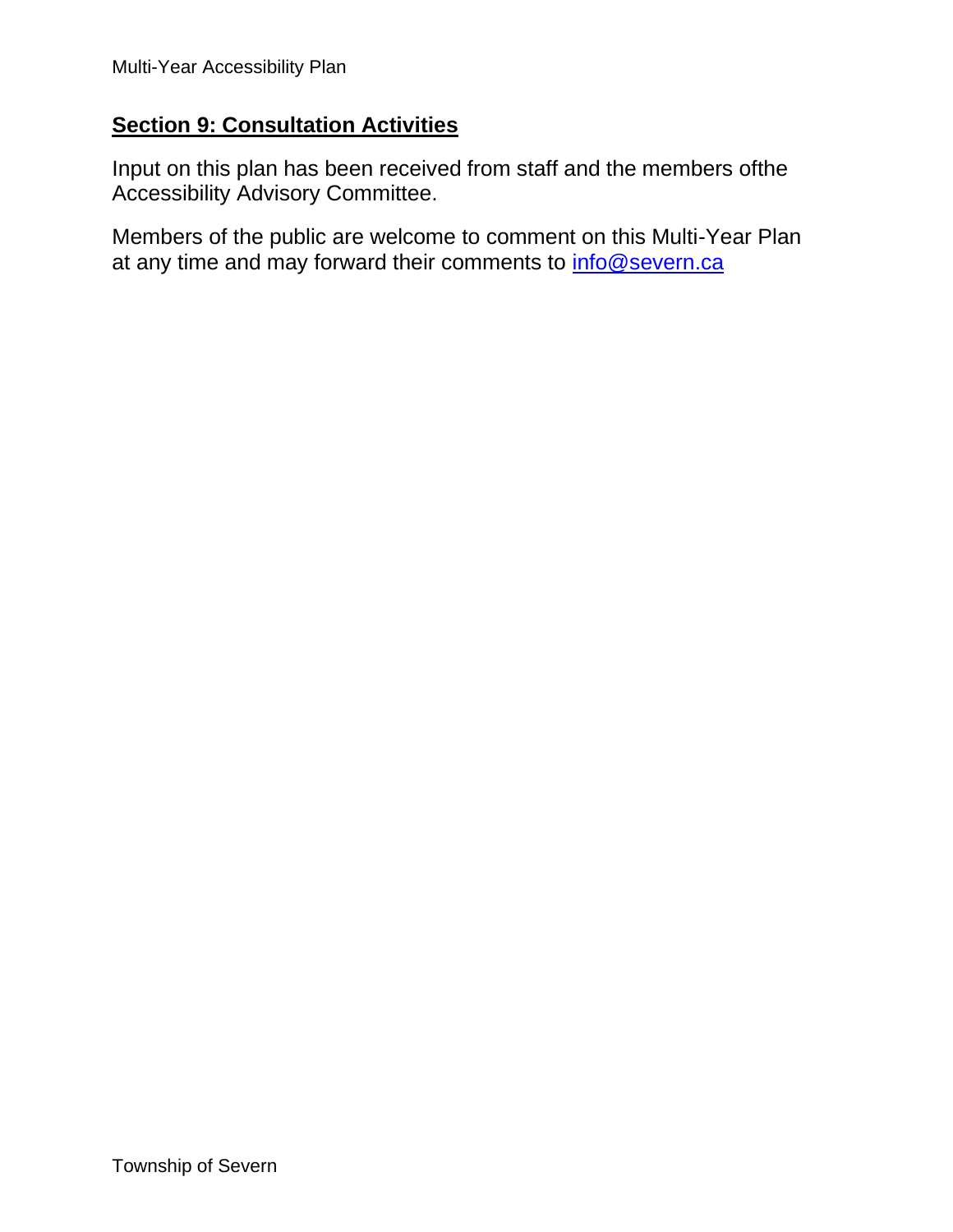#### <span id="page-14-0"></span>**Section 10: Review and Monitoring of the Process**

The Township of Severn is committed to the continual improvement of access to all municipally owned facilities, premises and services forall those with disabilities and the provision of quality services to all members of the community with disabilities.

The plan will be reviewed and monitored on an annual basis in order to identify and monitor the progress of which the Municipality is moving in order to remove all barriers under the Accessibility for Ontarians with Disabilities Act. The plan will be updated at least once every five years in consultation with the ACC and presented to Council for approval.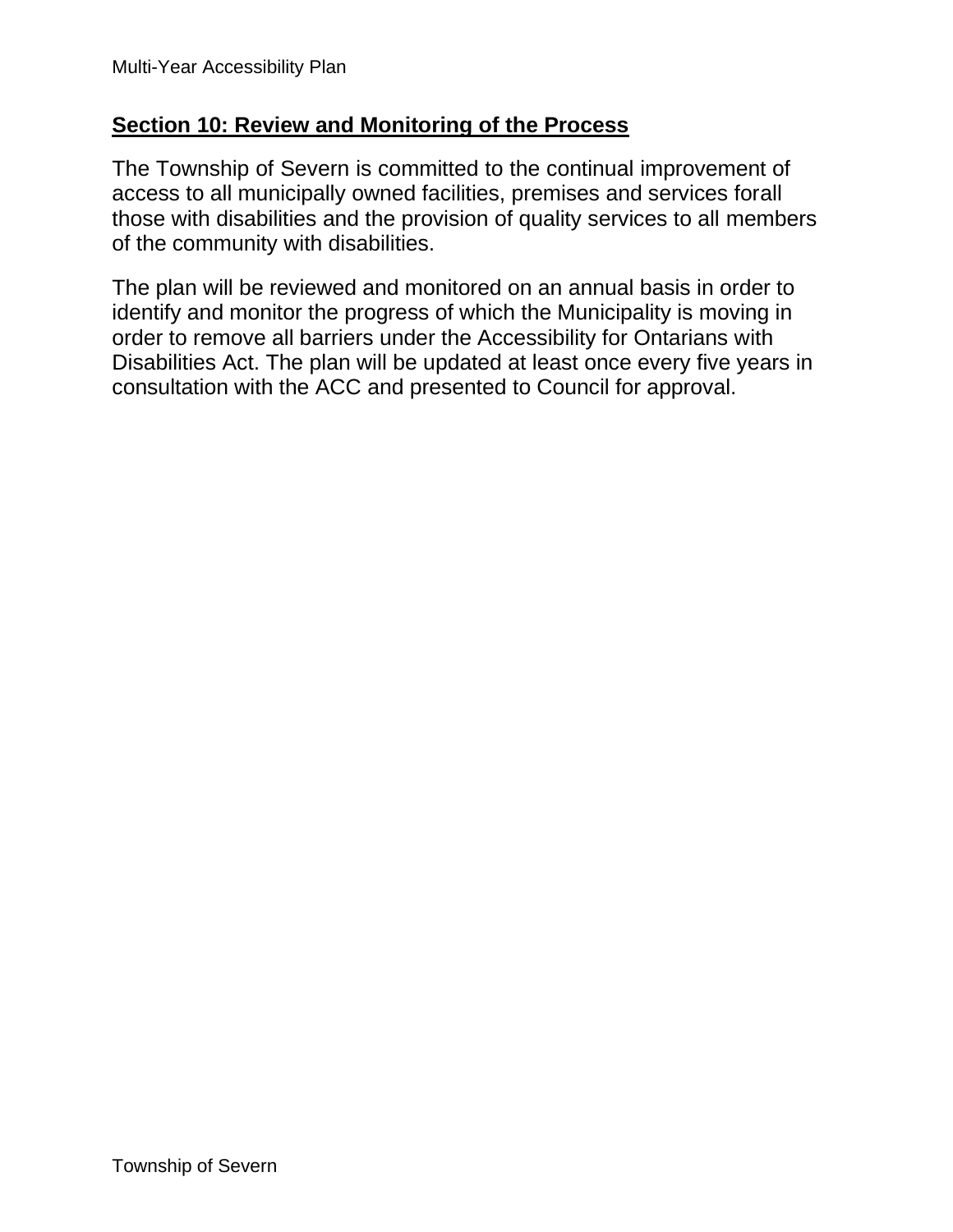#### <span id="page-15-0"></span>**Section 11: Barriers to be Addressed**

The following Barriers are to be addressed:

• In 2020, the Township of Severn will be having an Accessibility Audit of all its facilities in preparation of the 2025 all inclusive Ontario.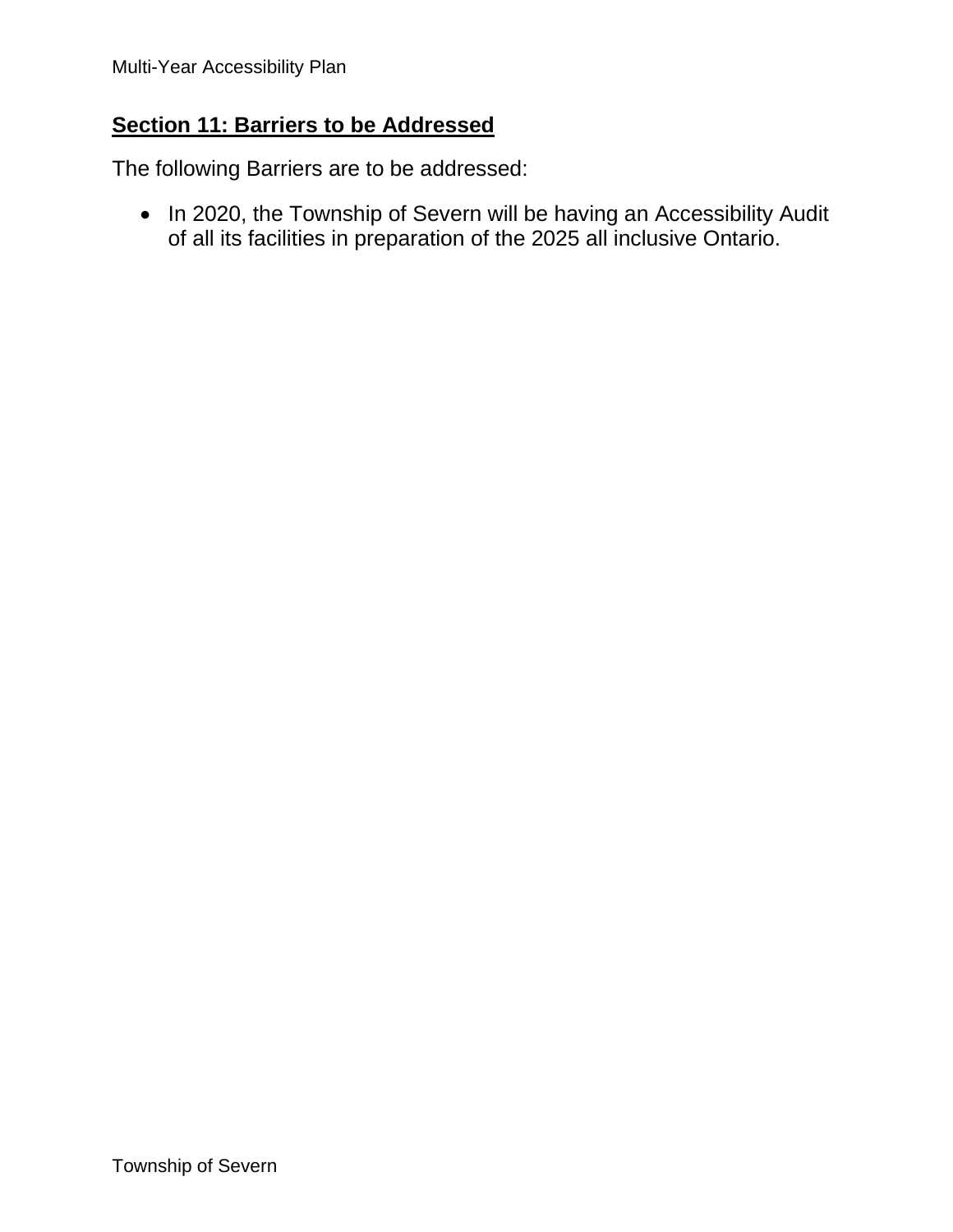#### <span id="page-16-0"></span>**Section 12: Communication of the Plan**

Copies of this plan will be made available upon request from the Township Administration Office and on the Township website at [www.severn.ca](http://www.severn.ca/)

Should Braille copies of the plan be requested, Council will try to accommodate by having staff contact the Canadian Institute for the Blind, with respect to translation, if required.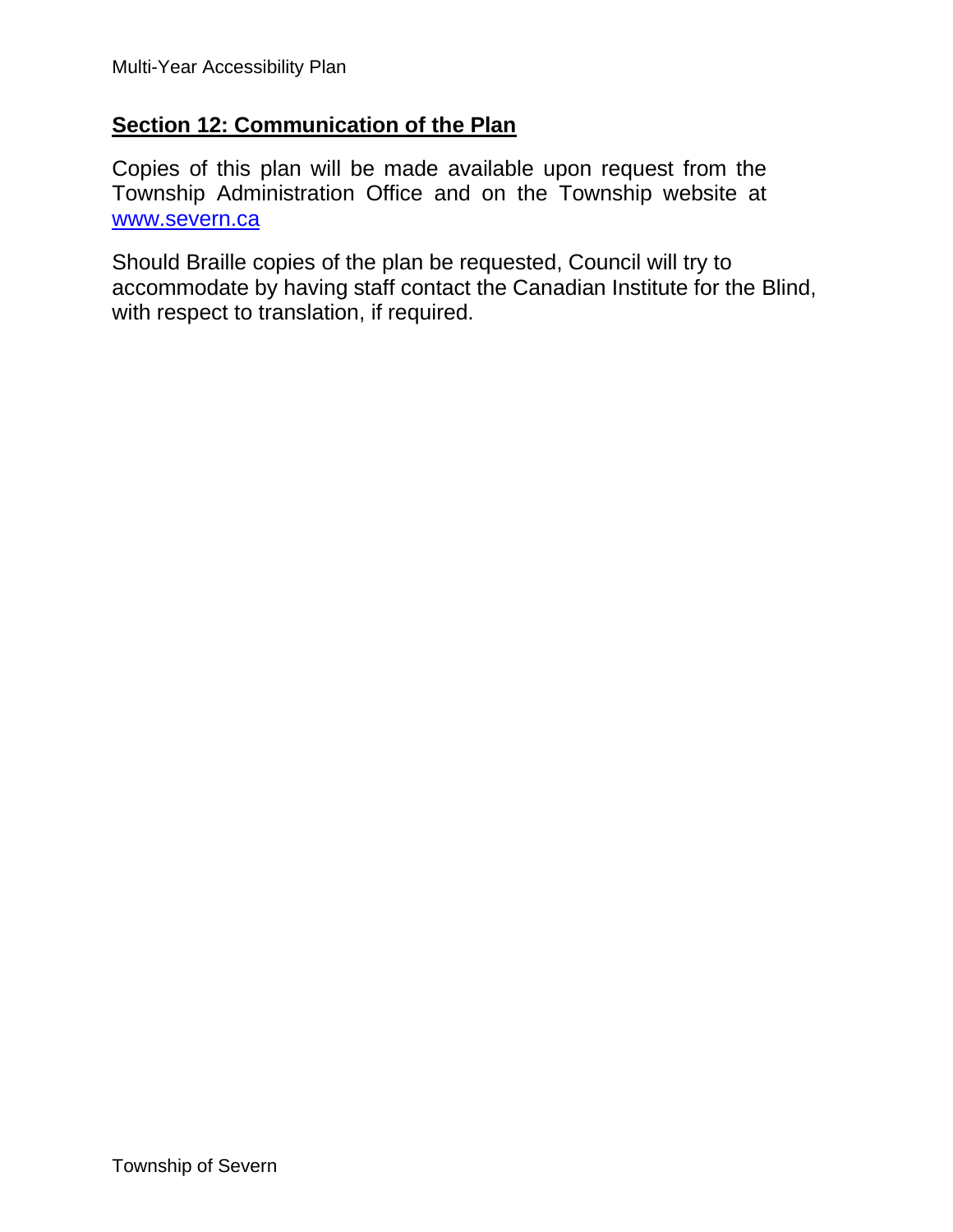#### <span id="page-17-0"></span>**Section 13: Integrated Accessibility Standards**

This regulation establishes the accessibility standards for Informationand Communications, Employment and Transportation.

This regulation applies to every designated public sector organization, which includes the Township of Severn and to every other person or organization that provides goods, services or facilitiesto the public and that has at least one employee in Ontario.

As a large designated public sector organization having more than 50 employees, the Township shall comply with the date specific to this classification.

#### **1. General:**

• Accessibility Policies

Every obligated organization shall develop, implement and maintain policies governing how the organization achieves accessibility through meeting its requirements under the standards of the regulation. There is a requirement to include a statement of organizational commitment to meeting the accessibility needs of persons with disabilities in a timely manner and further that these policies will be made available publicly and in an accessible format upon request. Deadline for compliance: January 1, 2013.

• Accessibility Plans

Every obligated organization shall:

- Establish, implement, maintain and document a multi-year accessibility plan which outlines the organization's strategy to prevent and remove barriers and meets its requirements under the regulation.
- Post the plan on organization's website and make it available in an accessible format upon request.
- Review and update the plan at least every five years in consultation with the AAC and persons with disabilities.
- Prepare an annual status report on the progress of measures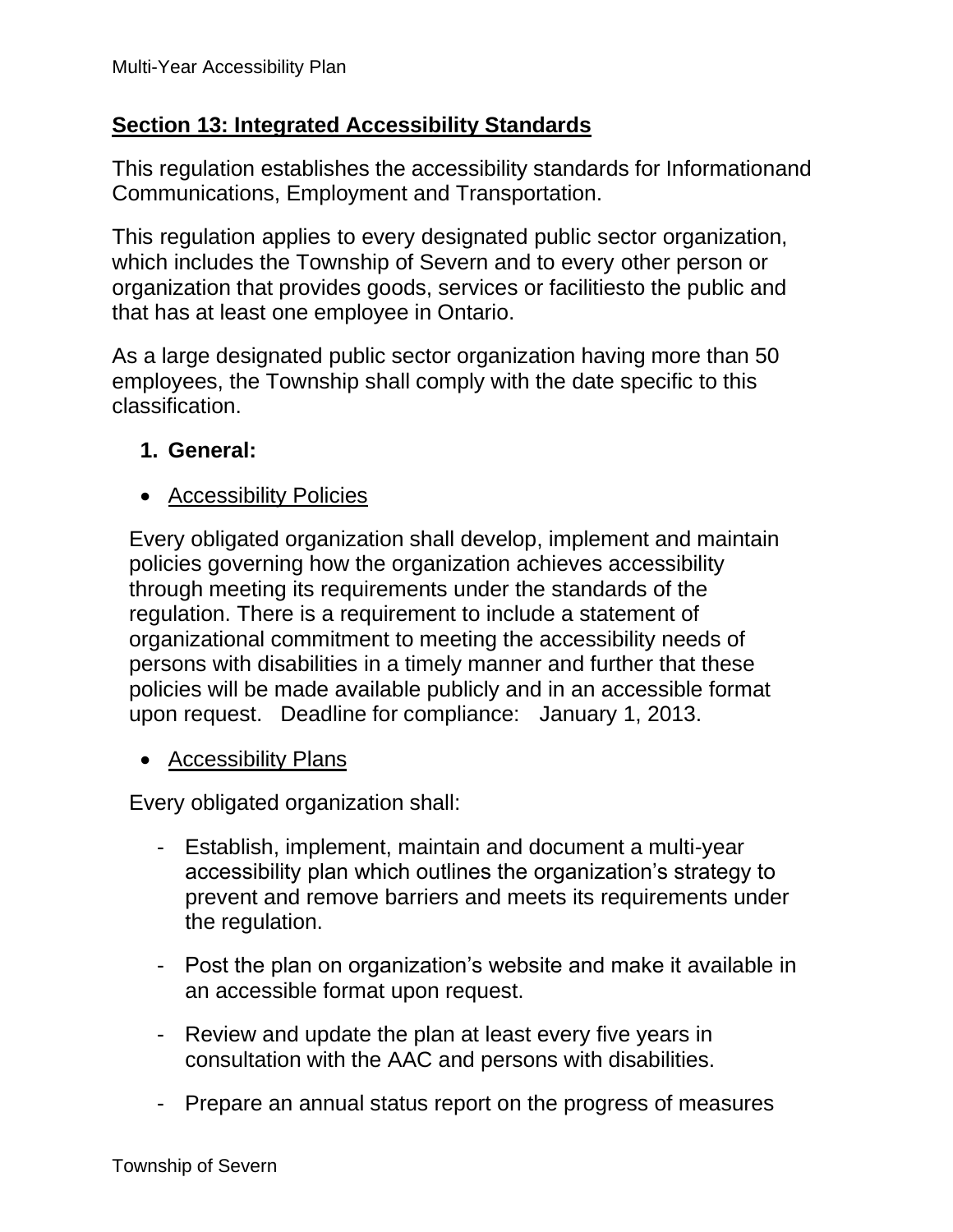taken to implement the plan and post the status report on their website and make it available in an accessible format upon request. Deadline for compliance: January 1, 2013

• Procuring/Acquiring Goods, Services or Facilities

Every obligated organization shall incorporate accessibility criteria and features when procuring/acquiring goods, services or facilities, where it is not practical to do so and if determined not practical shallprovide an explanation upon request. Deadline for Compliance: January 1, 2013.

• Training

Every obligated organization shall provide training on the requirements of accessibility standards referred to in this regulation toall employees, volunteers, individuals who participate in developing organizational policies or who provide goods and services on behalf of the organization.

Training will be appropriate to the duties of the individual and will be delivered as soon as practical and whenever changes to policies are made.

Further the organization will maintain printed records of trainingprovided including dates and names of trainees. Deadline for Compliance: January 1, 2014

### **2. Standards:**

• Information and Communication Standard

The Information and Communication Standard includes communications between two or more individuals where informationis sent or received in text audio, digital or image formats.

#### • Feedback

Every obligated organization that received or sends feedback shall ensure that processes are accessible to persons with disabilities by providing/arranging for the provision of accessibleformats/supports upon request. Deadline for Compliance: January 1, 2014.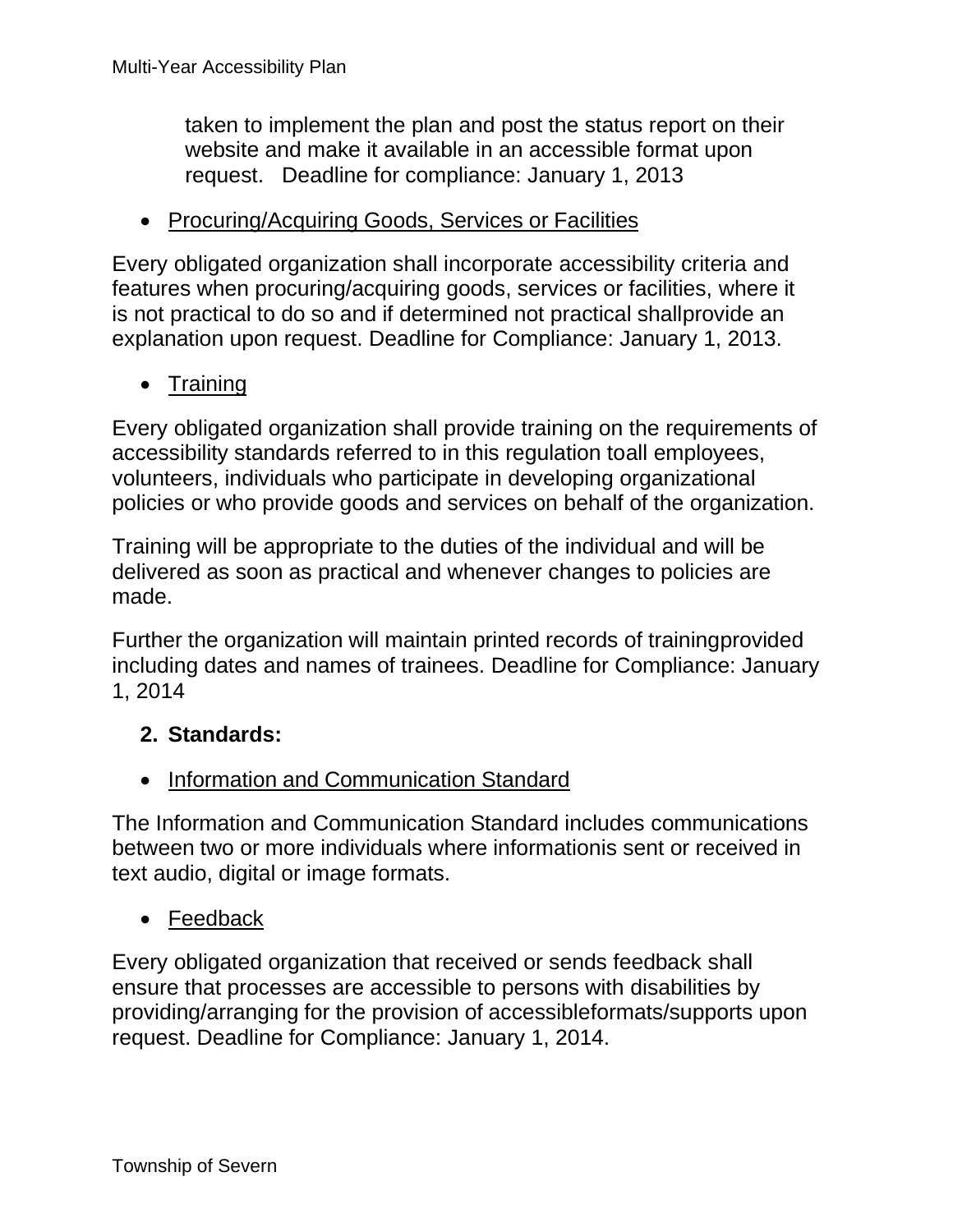#### • Accessible Formats/Supports

Every obligated organization, upon request, shall provide/arrange for the provision of accessible formats/supportsin a timely manner and at no additional costs beyond regular costs. The person making the request will be consulted with to determine the suitability of format; however the final decision rests with the organization. The public shall be notified of the availability of accessible formats. Deadline for Compliance: January 1, 2015.

• Emergency Plans/Public Safety Information

If an obligated organization prepares emergency procedures, plans or public safety information and that information is made available to the public then that information must be available inan accessible format as soon as possible upon request. Deadline for compliance: January 1, 2012.

• Website and Web Content

The municipality shall make its internet website and content conform to the World Wide Web Consortium Content Accessibility Guidelines (WCAG) 2.0 initially at Level A and Level AA. Deadline for Compliance: January 1, 2014 for newwebsites and content – Level A and January 1, 2021 for all websites and content – Level AA.

• Employment Standard

The Employment Standard applies to those organizations that have paid employees – it does not apply to volunteers or non-paid individuals.

The standard requires that employers do the following:

o Recruitment:

During the recruitment process, the Township shall notifyits employees and the public about the availability of accommodation for applicants with disabilities.

o Selection Process:

Notify job applicants, who are selected to participate in the selection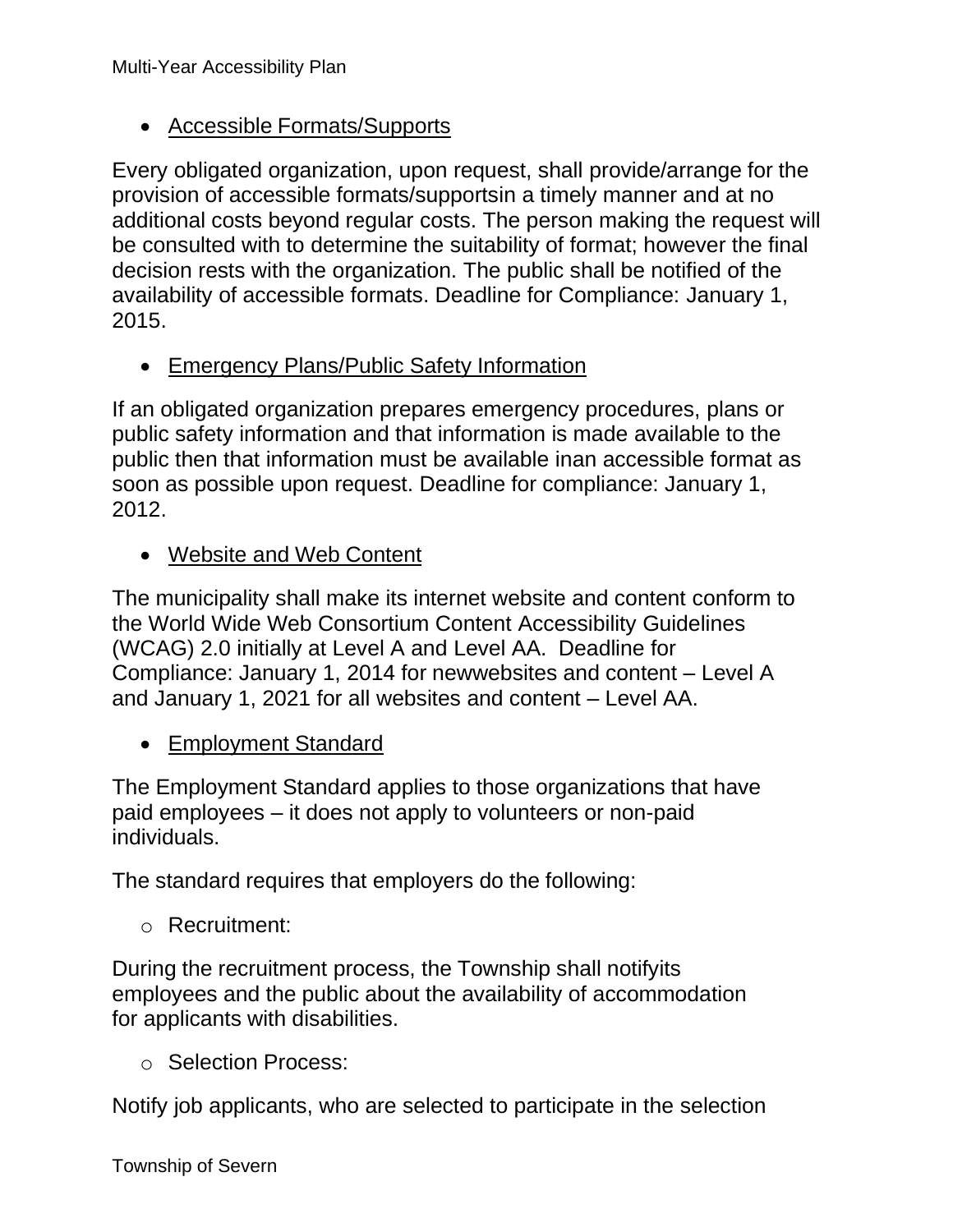process for a job that accommodations are available upon request pertaining to the materials/processes to be used.

If the applicant requests an accommodation, then the employer shall consult with the applicant and provide for a suitable accommodation with the ultimate decision resting withthe employer.

o Offers of Employment:

Notify the successful applicant of its policies for accommodatingemployees with disabilities.

o Informing Employees:

Notify its employees of its policies used to support employeeswith disabilities including job accommodations.

Notify new employees as soon as possible as to their policieswith respect to accessibility and provide information to all employees when changes are made to their accessibility policies.

o Communication Supports for Employees:

When an employee with disability requests it, the Township willconsult with the employee then provide the information neededto perform their job plus any other information that is available to other employees in accessible formats/communication support that is suitable, with the ultimate decision resting with the municipality.

o Accommodation Plans and Return to Work Plan for Employees:

Accommodation plans will be in accordance with the Human Resources Policies.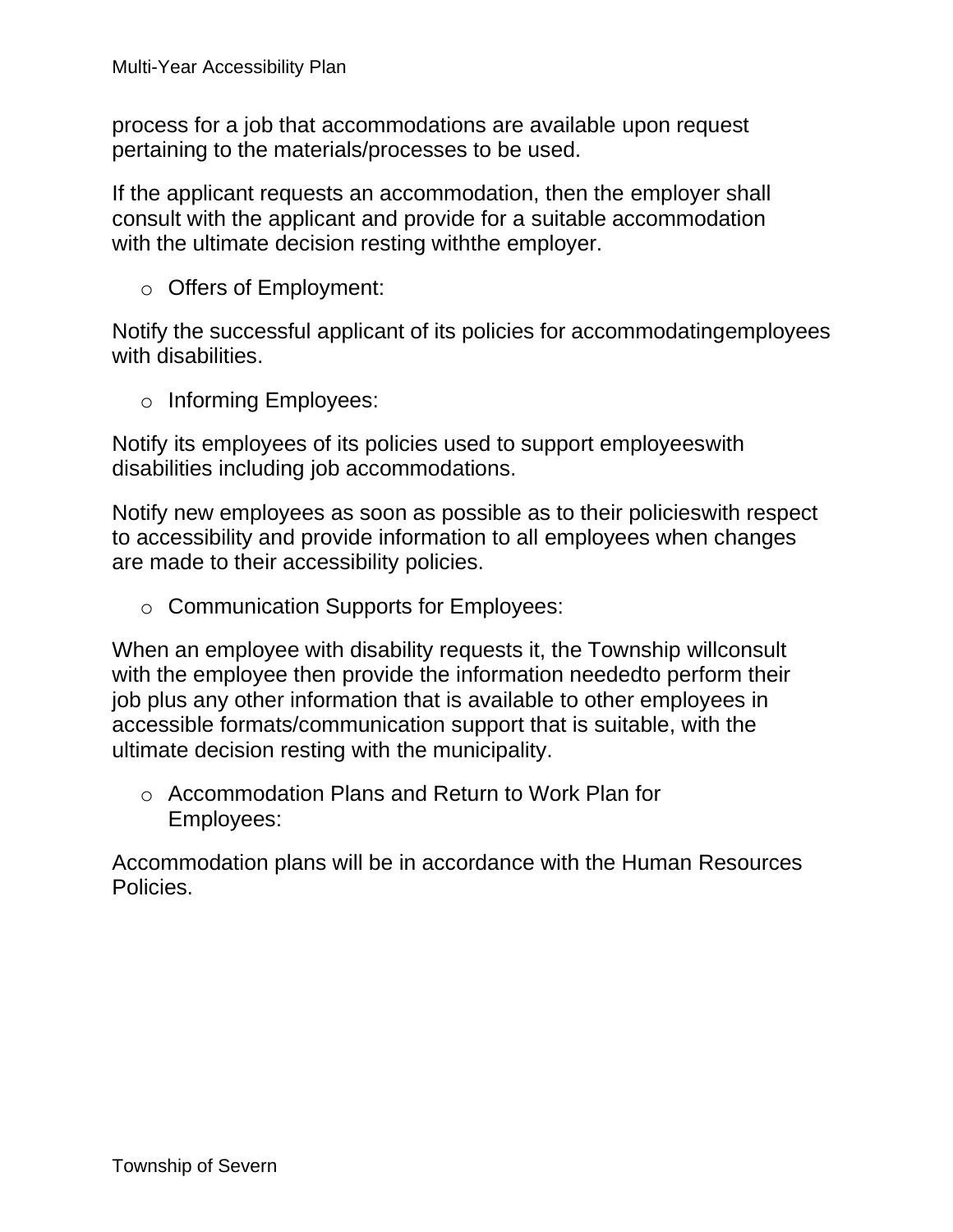#### <span id="page-21-0"></span>**Section 14: Commitment to Comply**

The Township of Severn is committed to ensuring equal access and participation for people with disabilities. We are committed to treating people with disabilities in a way that allows them to maintaindignity and independence.

We believe in integration, and we are committed to meeting the needs of people disabilities in a timely manner. We will do so by removing and preventing barriers to accessibility and by meeting ouraccessibility requirements.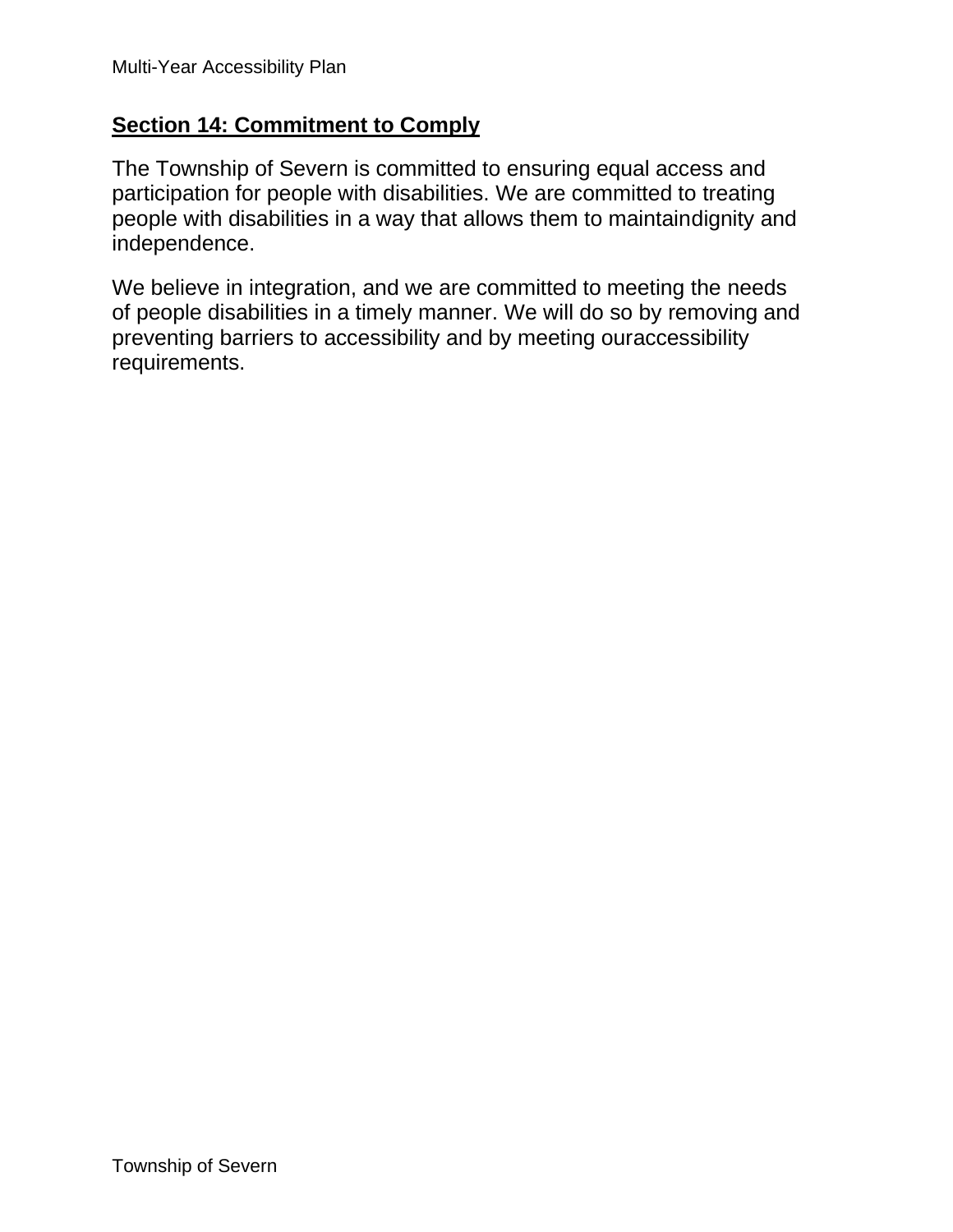### <span id="page-22-0"></span>**Section 15: Past Initiatives**

| <b>Facility</b>                   | <b>Action(s) Taken</b>                                                                                                                           |
|-----------------------------------|--------------------------------------------------------------------------------------------------------------------------------------------------|
| <b>Administration Building</b>    | The building built in 1990 was<br>built with barrier free washrooms,<br>wheelchair accessible Council<br>Chambers and building space.            |
|                                   | Additional disabled parking space<br>was provided, with designated<br>signage and space painting.                                                |
|                                   | Installation of Automatic Doors.                                                                                                                 |
|                                   | Counter Heights adjusted to<br>accommodate those patrons who<br>require a lower counter height.                                                  |
|                                   | Installation of Additional Audible<br>Fire Alarm Sirens.                                                                                         |
| <b>Public Works Yards</b>         | Major renovations were<br>completed in 1995 to both Public<br><b>Works Yards and provide barrier</b><br>free accessibility.                      |
| <b>Coldwater Community Centre</b> | Major renovations allowed for the<br>installation of an elevator,<br>wheelchair ramps, and barrier<br>free washrooms on the upper<br>floor area. |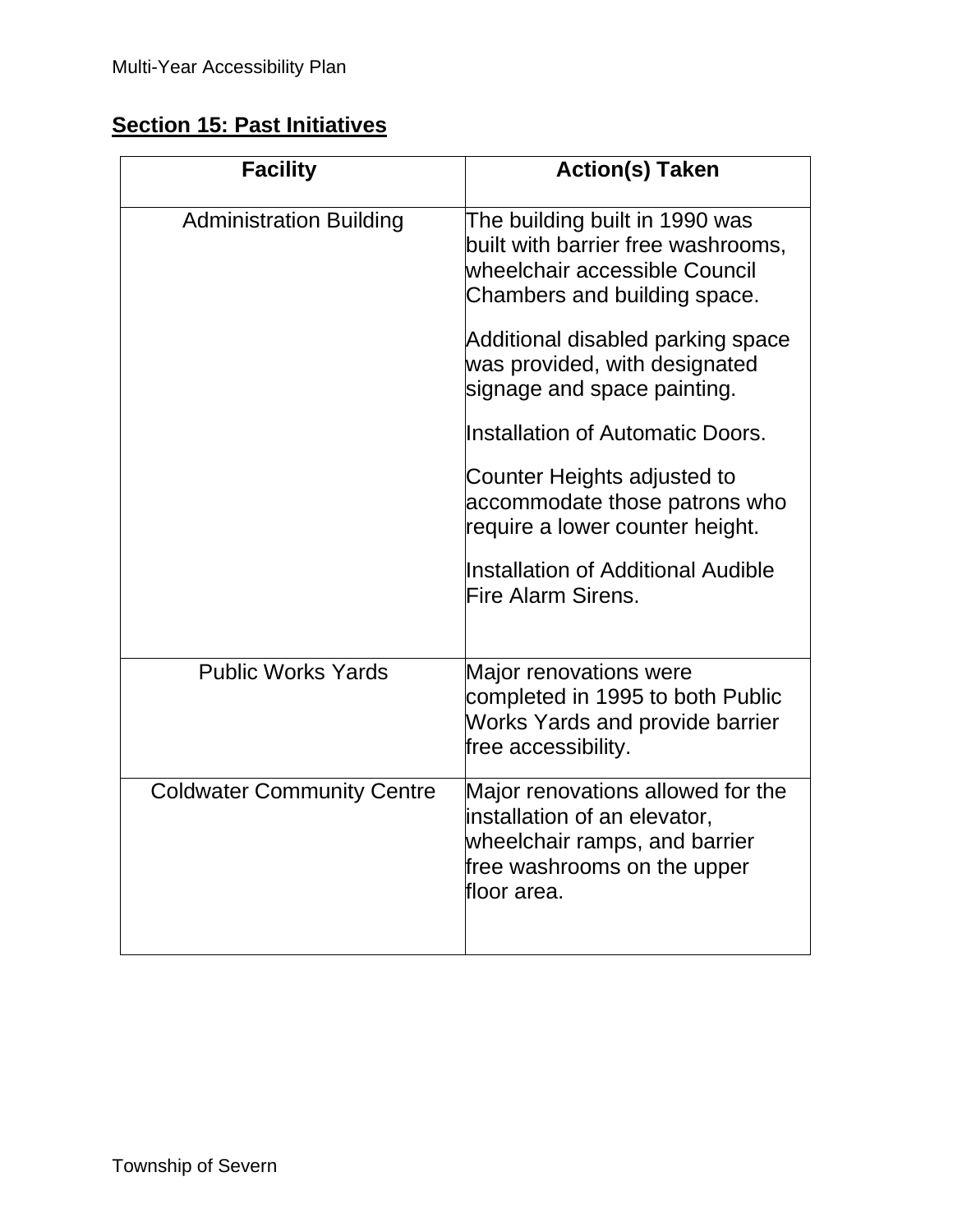| <b>Facility</b>                     | <b>Action(s) Taken</b>                                                                                                           |
|-------------------------------------|----------------------------------------------------------------------------------------------------------------------------------|
| Lake St. George Community<br>Centre | Major Renovations in 2010,<br>included the installation of<br>Accessible washrooms, barrier<br>free doors and a wheelchair ramp. |
| Washago Centennial Park             | Renovations included the<br>installation of barrier free<br>washrooms.                                                           |
| <b>Washago Community Hall</b>       | Major renovations in 2009,<br>included the installation of<br>Accessible washrooms, barrier<br>free doors and a wheelchair ramp. |

#### **General:**

Township of Severn Parking By-law was amended to include anew fee structure with a minimum fine of \$300.00 for use of a handicapped parking space without a valid permit.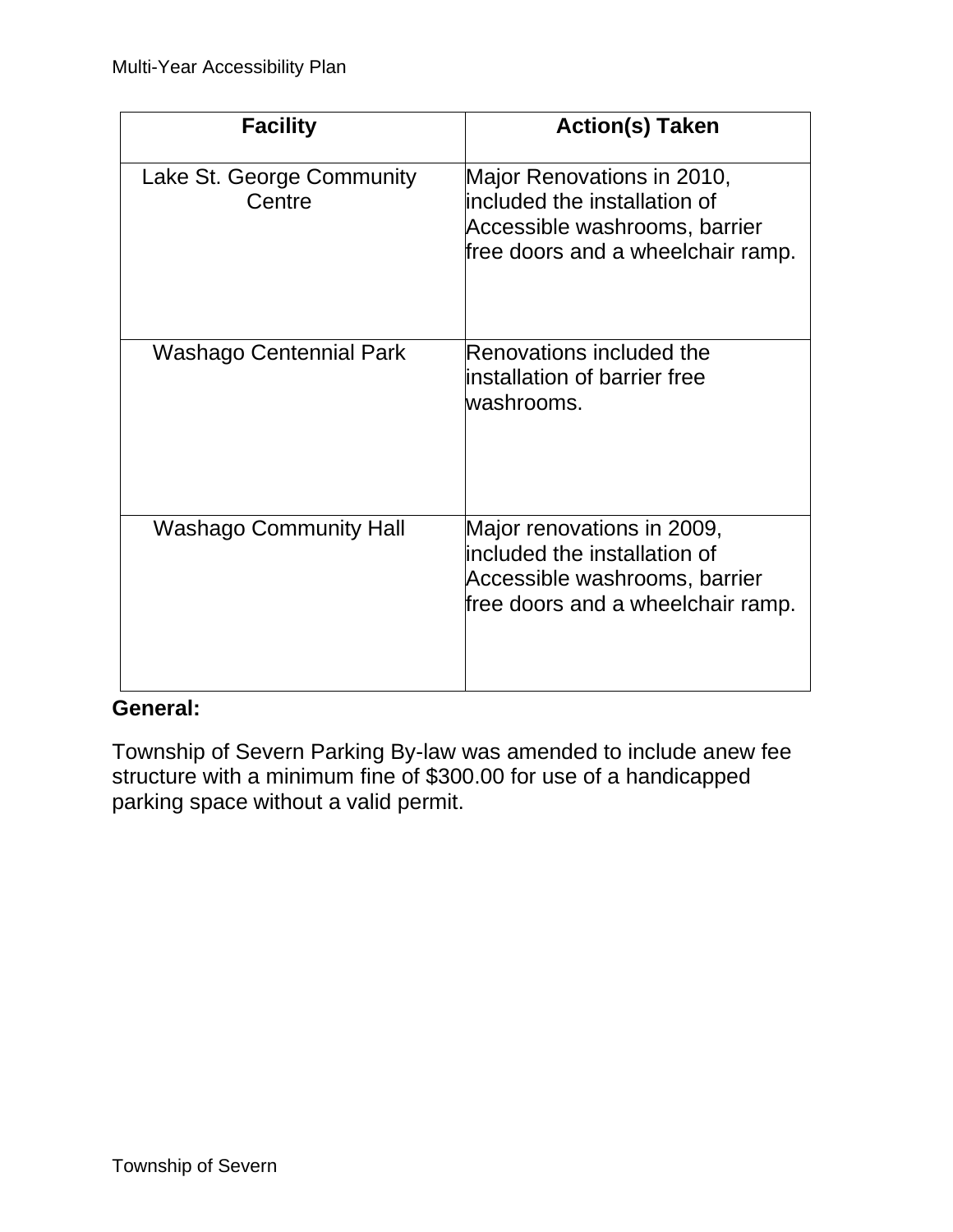## <span id="page-24-0"></span>**Section 16: Current Achievements**

| <b>Area Addressed</b>                     | <b>Action(s) Taken</b>                                                                                             |
|-------------------------------------------|--------------------------------------------------------------------------------------------------------------------|
| <b>Customer Service Standard</b>          | All Staff, Committee Members and<br><b>Council trained Accessibility</b><br><b>Standards for Customer Service.</b> |
|                                           | <b>Accessible Customer Services</b><br>Training provided to all staff and<br>volunteers.                           |
|                                           | Developed a Customer Service<br>Policy and Procedures.                                                             |
| <b>Employment Standard</b>                | Developed information package<br>regarding Individualized Emergency<br>Response Information.                       |
| Information and Communication<br>Standard | Municipal Emergency Plan is posted<br>on the Website for Accessible<br>Viewing.                                    |
|                                           | Launch of Compliant Township<br><b>Website November 2012</b>                                                       |